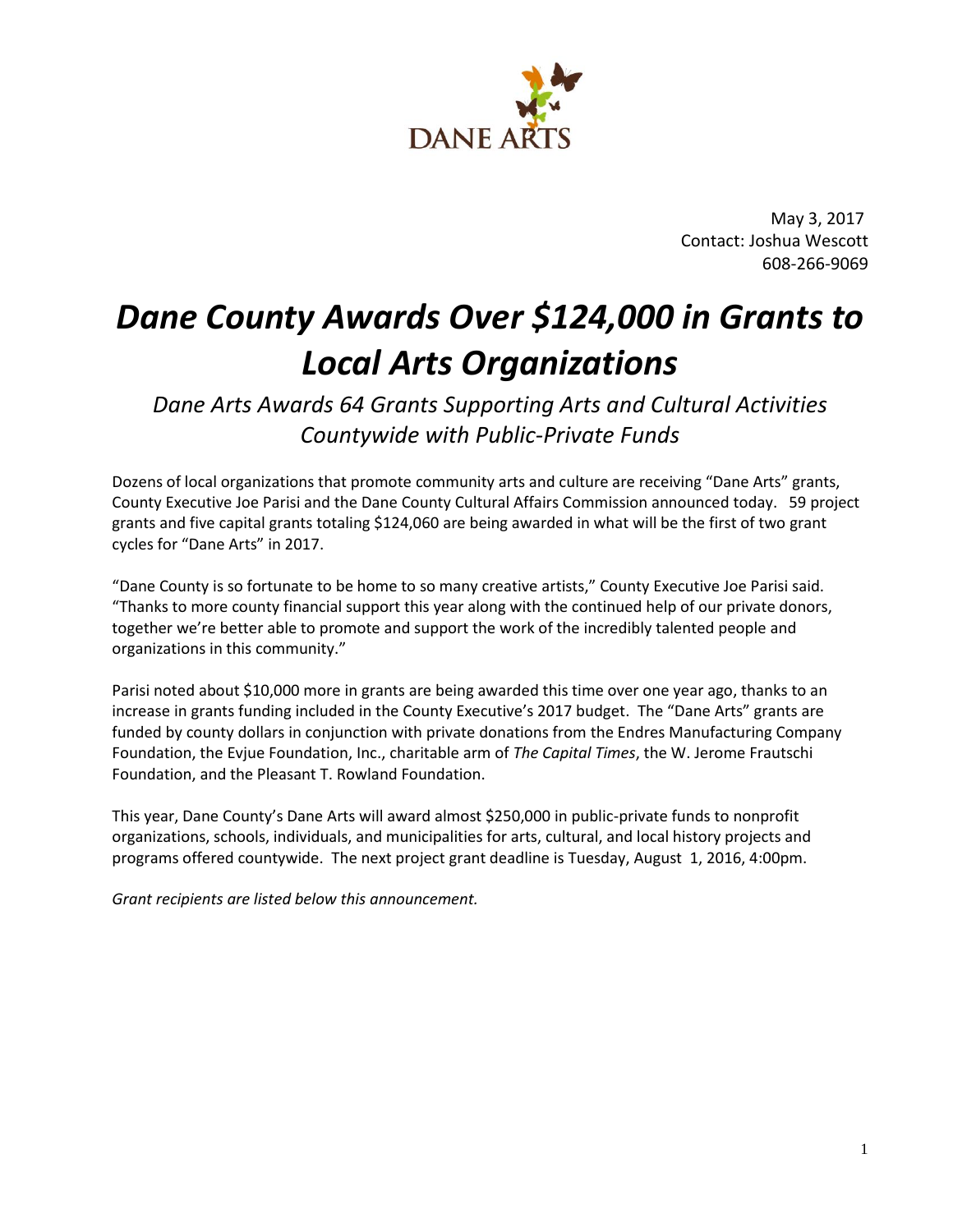# **2017 Cycle 1 Project, Short Order, and Capital Grants Awarded**

# **Arts in Education**

# American Players Theatre **Award:** \$2,362

Drawing from over 35 Dane County schools, America Players Theatre will perform student matinees of the highest quality for over 3,000 elementary, middle and high school students in the fall of 2017. Many of these students will be from rural and underserved areas; many will be seeing classical theater live for the first time.

# **Children's Theater of Madison Award: \$1,500**

The Young Playwrights program is an in-school residency program designed to give voice to teenagers through the medium of playwrighting and through mentoring from teaching artists. During the academic year (10/1/2017-4/30/2018), CTM teaching artists will conduct school residencies and workshops with five local High Schools. There will also be a 2018 Young Playwrights Festival in April 2018.

### Lussier Community Education Center **Award: \$1,583**

Approximately 150 young people on Madison's west side explore rich cultural experiences and a variety of art forms during afterschool and summer programming at the Lussier Community Education Center (LCEC). Local artists guide students' engagement with dance, painting, hip-hop, video, and other media to be featured at the LCEC's Gallery Night.

# **Madison Symphony Orchestra Inc. Award: \$1,925**

Up Close & Musical® is the Madison Symphony Orchestra (MSO)'s nationally recognized education program that brings the MSO's Hunt Quartet to Kindergarten-3rd grade classrooms to present exciting and engaging lessons of expression, melody, rhythm and form in beloved classical music repertoire.

### **Madison Youth Choirs Award: \$ 1,100**

Madison Youth Choirs continues to expand the reach of its nationally recognized school and community choral program, focused especially on providing students who have been underserved and underrepresented in the arts with the opportunity to find and share their voices.

**Opera for the Young, Inc. Award: \$ 2,767** 

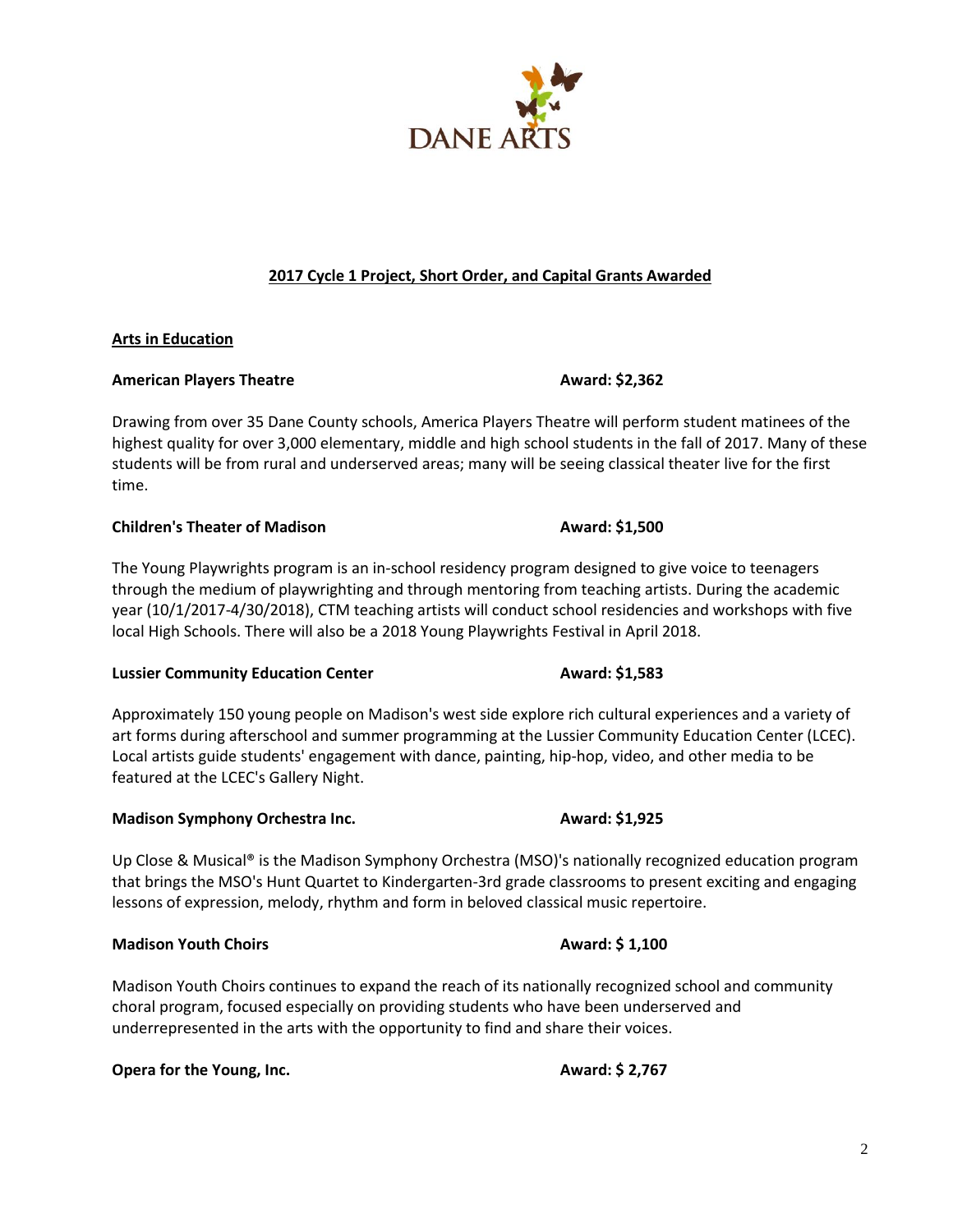**The Road Home Award: \$ 671** 

Little Picassos is a free art enrichment program for underserved, low-income children living in the Meadowood Neighborhood, including but not limited to children served by The Road Home. The community will be invited to a gallery opening celebration during which the young artists' work will be displayed, cake and refreshments served, on June 2, 2018.

# Urban Community Arts Network, Ltd. **Award: \$660**

that is accessible and appealing.

Urban Community Arts Network is teaming up with Blackhawk Middle School to collaborate local rappers with 6th graders to write collaborative rap songs about climate change. Students will record their lyrics in a professional recording studio and perform their final songs at both a school assembly and community concert.

### **Dance**

# **Dance Wisconsin Award: \$1,500**

Dance Wisconsin's New Works 2017, Portraits of Strength celebrates women who have influenced dance locally and worldwide. Diverse innovative dance pieces crafted by local choreographers will be performed by the regional youth ballet company Dance Wisconsin.

### **East Madison Community Center Award: \$2,566**

Since 2008, EMCC has provided b-boy/b-girl dance program where people gather twice a week to watch, learn, and coach others to learn difficult dance moves. There are also youth groups with designated instructors. The program is free and welcomes anyone who wants to dance

# **Kanopy Dance Theatre Inc. Award: \$2,100 Award: \$2,100**

Kanopy presents Anna Sokolow: Heart of Dance. Performing, coaching, restaging masterworks to next generation of dancers and audiences- brings energy and sheer love of dance to Madison and Dane County audiences.

# **Li Chiao-Ping Dance Award: \$1,859**

The 2017 Summer Dance Camp and Intensive includes works choreographed by Li Chiao-Ping and current and former members of LCPD, features community performers of all ages and abilities, and celebrates "dancing through life."



composer Antonín Dvořák. The production will be designed to highlight opera's musical storytelling in a way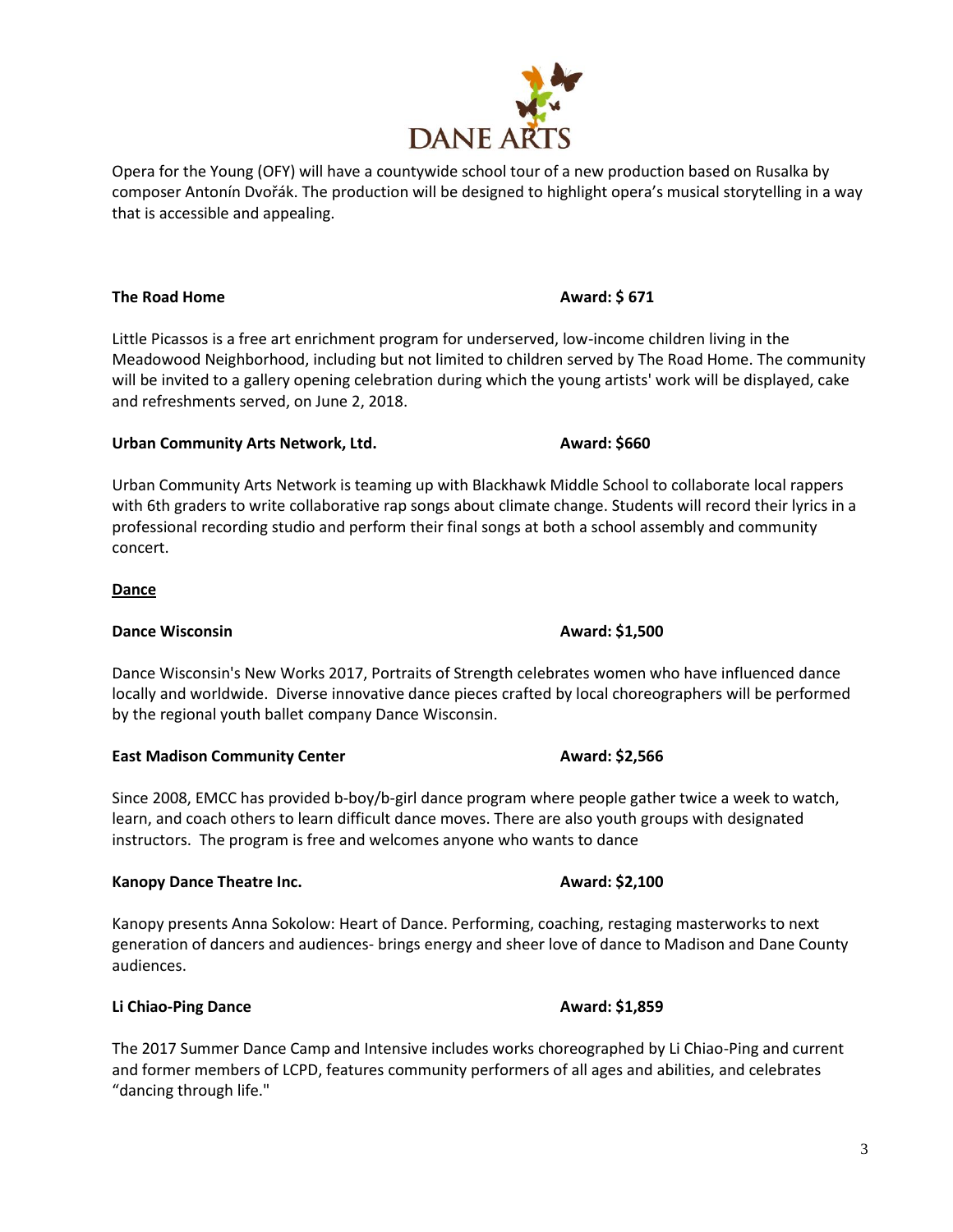### **Madison Contemporary Vision Dance Madison Contemporary Vision Dance Award: \$2,044**

For the 2017 performance season, Madison Contemporary Vision Dance Company will be exploring the theme of "Path to Healing" through performances, workshops and classes.

### **Multidisciplinary Arts/Culture**

### **African Association of Madison, Inc. Award: \$2,000**

Under the theme "Unity of the African Diaspora", the African Association of Madison will produce AFRICA FEST 2017 at Madison Central Park on Saturday, August 19, 2017. AFRICA FEST will highlight African culture through songs, crafts, stories, foods, history, and heritage to help build bridges of diversity in Dane County.

### **Arohana School of Music Community Community Award: \$2,860**

Multi-cultural & multi-disciplinary festival of artistic, cultural & historic significance, featuring the greatest *melodic* composers in world music, Tyagaraja (1767-1847) providing a glimpse of *harmony* – Mozart(1756 – 1791), his contemporary, offering perspectives of melody and harmony in that era. We will display their works through music, dance and a unique musical.

### **City of Madison-Monona Terrace Award: \$3,150**

Maker Faire is the Greatest Show (and Tell) on Earth—a family-friendly festival of invention, creativity and resourcefulness, and a celebration of the Maker movement. The second annual Madison Mini Maker Faire will occur on May 13, 2017 from 10am - 5pm at Monona Terrace.

### **Disability Pride Madison Award: \$3,136**

The Disability Pride Festival celebrates the lives and civil rights of all people with disabilities. Through art and performance, we will share the stories of our lives, breakdown and end internalized shame and stereotypes and build a stronger, more inclusive community for everyone.

### **Fermat's Last Theater Company <b>Award: \$210**

Fermat's Last Theater Co. will begin a series of monthly podcasts featuring both classic and contemporary works of drama, literature and poetry as well as interviews with artists. The podcasts will be hosted on the Fermat's web site. The podcasts will be hosted on Fermat's web site.

### **Madison Public Library Foundation Award: \$2,100**

Madison Public Library presents the 2017 Wisconsin Book Festival by developing 70+ free programs that display literature, art, and performance by both local and nationally acclaimed authors and artists.

### **Overture Center for the Arts Award: \$3,120**

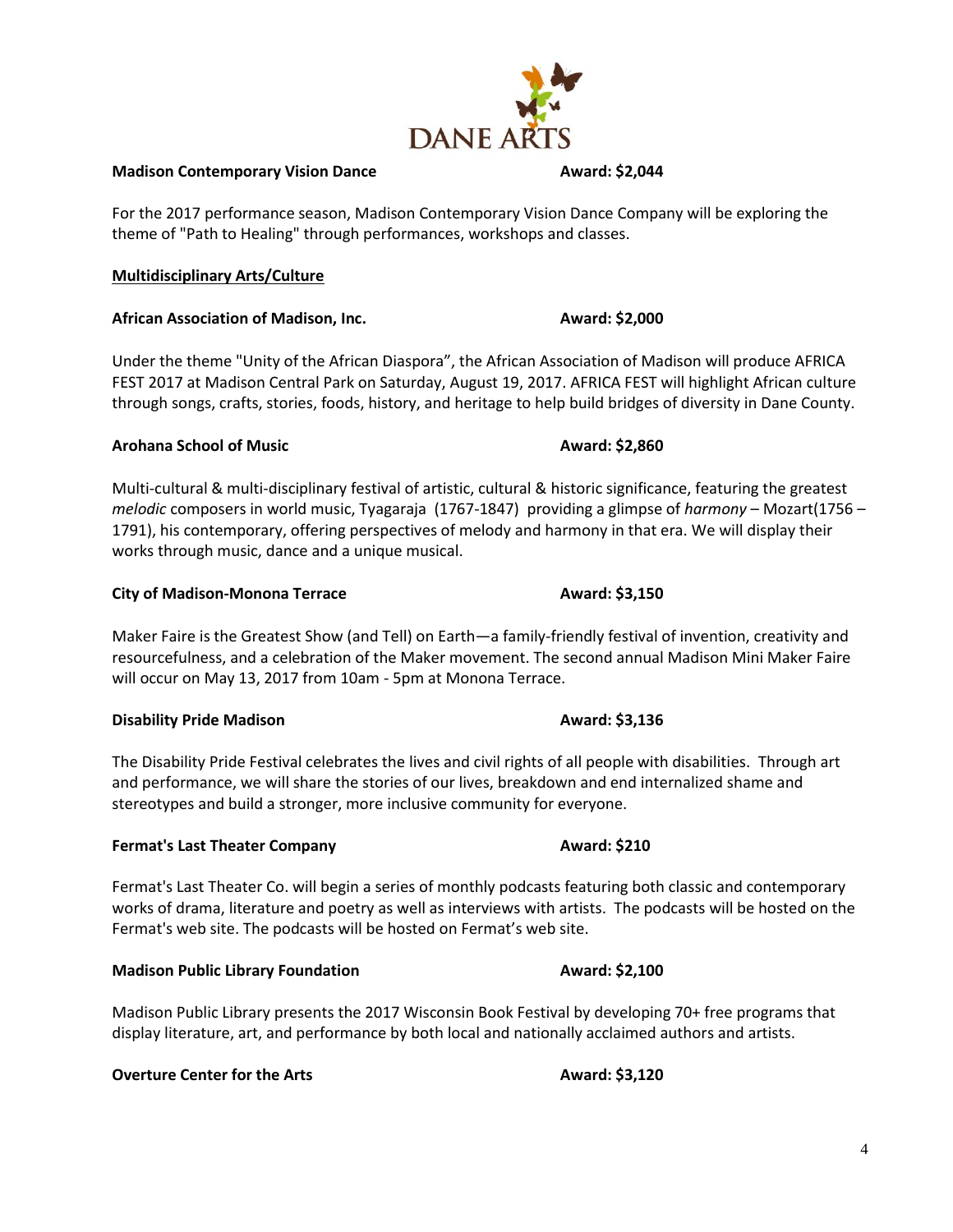"Our Sustainability Stories: Places and Storytelling" project is a community engagement tool that seeks to uncover and share the stories of people from different backgrounds who incorporate the principles of sustainability and well-being in their daily lives.

# **TAPIT/new works CONSULS Award: \$1,815**

WE ARE: Performance and Discussion About Understanding Cultural Diversity is a multi-disciplinary project brings artists of all ages and cultural backgrounds into six Dane County middle and high schools. Through performances and facilitated group discussions, students will join artists in exploring how race, age, ethnicity, and gender affect the way we construct identity.

# **UW Foundation Award: \$2,026**

Art en Route will utilize various busses from Madison Metro Transit as a place to exhibit works of art. UW Foundation will purchase bus wrap space on the exterior of the busses, call for artists (literary and visual) to submit work, and curate paired artists to feature their work. Busses will run from September 1st, 2017- January, 1st 2018.

# **Wisconsin Historical Museum Award: \$1,320**

SPARK! at the Wisconsin Historical Museum is a free, monthly program for people in the early to mid-stages of dementia and their care partners. Specially trained museum staff engages participants in lively discussions, object handling, and other multi-sensory activities. Visit wisconsinhistory.org/spark for more information.

### **Music**

### **Bach Dancing & Dynamite Society Award: \$2,887**

Bach Dancing & Dynamite Society combines musicians from around the country, varied repertoire, and delightful surprises to create "serious fun." In 12 concerts and four free community events, our 26th season, "Alphabet Soup," will feature well-loved traditional and thrilling contemporary music presented to some of the best audiences around!

### **Con vivo!...music with life <b>Award: \$672**

# **Sustain Dane Award: \$1,530**



Weekend, and is now in its third year due to popularity. Rising Starts shines a light on our uniquely talented

Overture's Rising Stars began as a local all-ages talent show presented during our 10th Anniversary

community members. Free and Open to the General Public (dates to be finalized).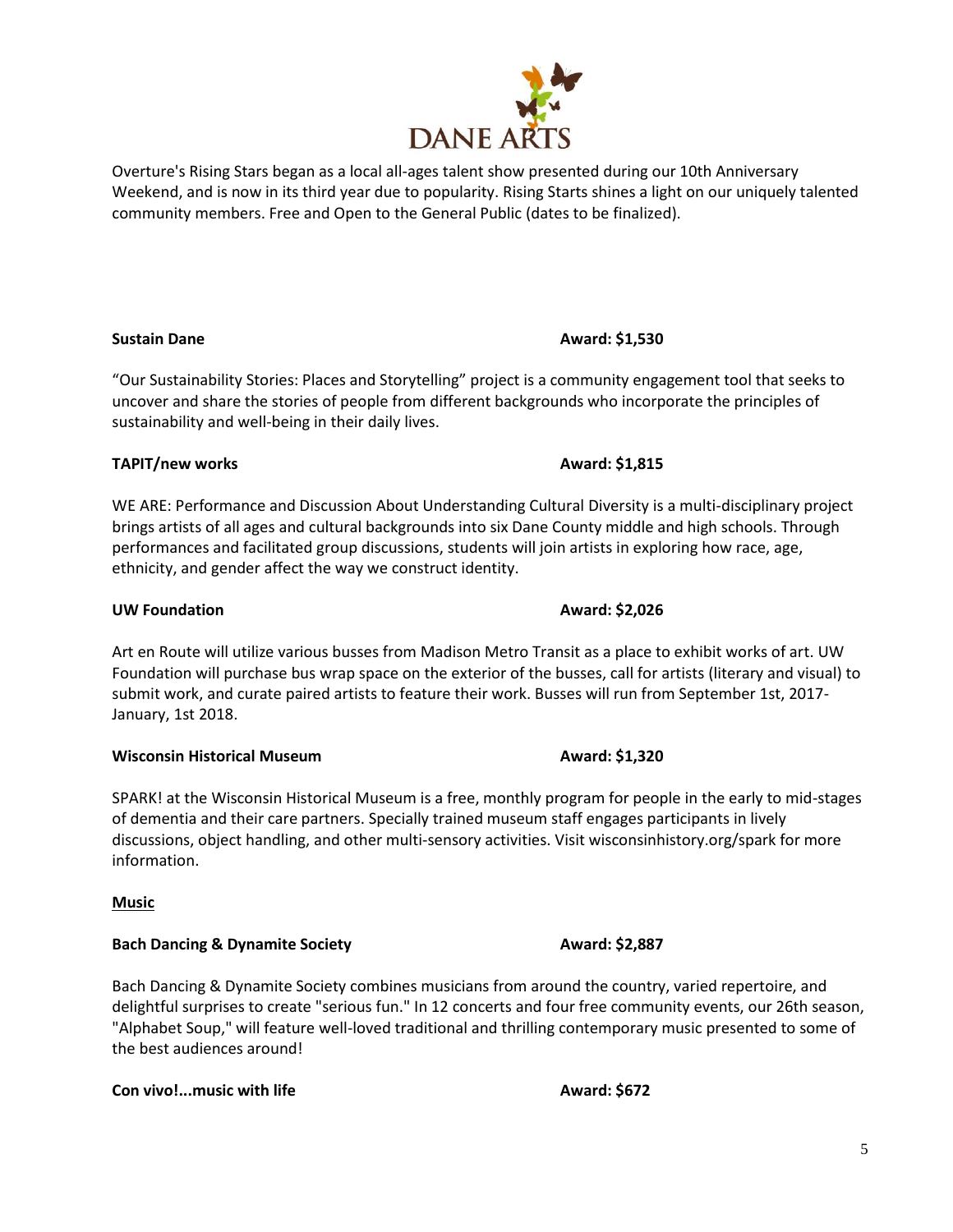In its 18th season, Dane Dances is now one of the premier trademark summer activities in Dane County. It is also recognized as the most successful volunteer community effort at promoting diversity and bringing people of all ages, racial and ethnic backgrounds and incomes together.

# **Four Lakes Traditional Music Collective Award: \$2,400**

Madison's locally grown Sugar Maple Music Festival enters its fourteenth year of old fashioned entertainment, including audience engagement with roots music. Nestled in the prairie at Lake Farm County Park, musicians and fans of all ages will come together on August 4 and 5 to celebrate music and dance.

# **Fresco Opera Theatre <b>Award: \$1,512**

Fresco takes opera from the concert stage and brings it to you, performing the classics in your neighborhood! As the garage door opens, sit back and enjoy the art so many have for hundreds of years without leaving the comfort of your community! Garage Opera is portable, without sacrifice.

**Friends of Allen Centennial Gardens, Inc.** Award: \$2,166

In its second season, Madison's new concert series Summer Sundays In The Garden offers jazz and classical chamber music on alternating Sunday afternoons June through September. Free and open to the public.

# **Greater Madison Jazz Consortium Award: \$2,870**

The Greater Madison Jazz Consortium will present "InDIGenous Jazz," a series of four free concerts of music composed and performed by Dane County's finest jazz musicians. Each concert will include a Q&A with the evening's featured performers.

# **Handel Aria Competition Award: \$1,115**

The Handel Aria Competition is an annual event held in Madison, Wisconsin to promote the performance and appreciation of Handel's extensive vocal repertoire. The community is invited to hear finalists perform two Handel pieces each at a public concert on Friday, June 9, 2017.

**Jazz at Five Inc. Award: \$2,100** 

# Con vivo!...music with life presents "Two is Company!" a live performance of chamber music featuring the sonata form. This project is designed to enrich, entertain, and educate our targeted audiences by presenting rarely performed works by well-known and lesser-known composers.

# **Dane Dances Award: \$2,625**

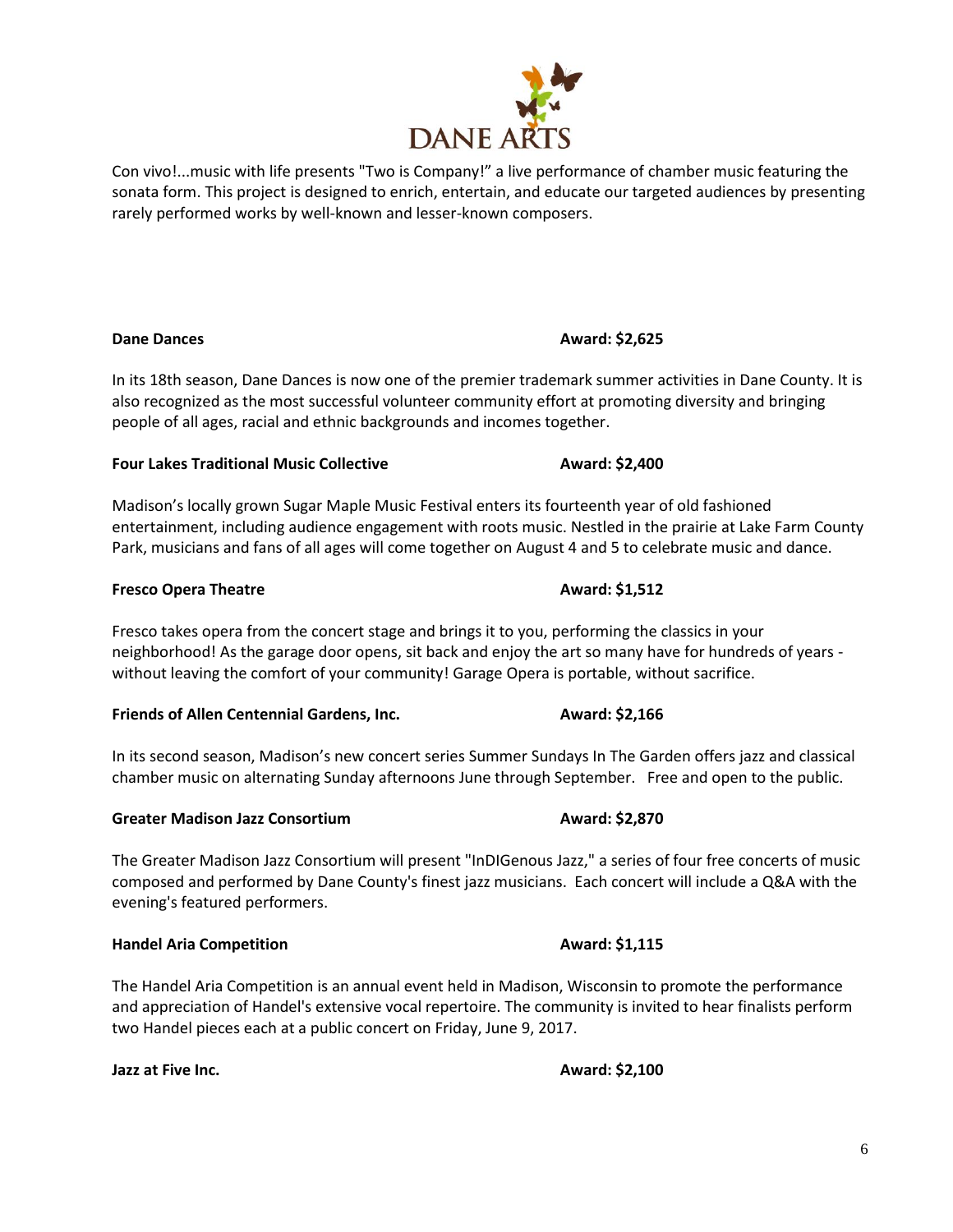Jazz at Five outdoor concert series begins in August. Join us at the top of State Street and enjoy FREE performances each week from award-winning national and regional acts, along with the best local jazz musicians Madison has to offer.

# **Madison Area Music Association (MAMA) Award: \$720**

MAMA is a 501(c)3 non-profit organization with the mission of supporting youth music in the Madison area, and strengthening and engaging the music community. Our annual Awards show is a Grammy-style event that recognizes the efforts of local musicians, music business professionals and educators.

### **Madison Central Park Sessions, Inc. Award: \$2,772**

The Central Park Sessions is a free concert series run throughout the summer allowing families to come together at a beautiful setting to enjoy 3 fine bands, dance, dine, and socialize. The concerts are each unique and present music from regions of the US and the world or of a specific genre.

### **Madison Central Park Sessions, Inc. Award: \$1,137**

The Cottonwood Stage at the 28th Marquette Waterfront Festival is in its 4th edition and has grown in popularity every year. A chance to view national and internationally renowned artists up close as they highlight their varied skills and tell their unique stories.

# **Madison Early Music Festival**  Award: \$2,250

The Madison Early Music Festival welcomes Sonnambula, guest artists-in-residence who will present "The Splendors of the Spanish Renaissance," a concert of 16th-century vocal and instrumental music, and teach workshop classes and coach small ensembles throughout the week.

# **Madison Music Collective Award: \$1,500**

The Madison Music Collective's Fall 2017 Jazz on a Sunday series of concerts and outreach programs entitled "Reincarnation" represents new opportunities for appreciating Wisconsin's own musical jewels (pianist, John Harmon).

### **Make Music Madison Community Community Community Award: \$2,052**

Make Music Madison is a free, citywide, outdoor celebration of community through music. We welcome performers of all ages and experience levels, and invite venues across the city to join us in celebration.

# **Madison Opera, Inc. Award: \$2,887**

Madison Opera is pleased to present Opera in the Park 2017, the 16th year of this free community concert that has become a Dane County summer tradition. Featuring spectacular guest soloists, the Madison Opera Chorus, and the Madison Symphony Orchestra, the concert showcases music from opera and Broadway underneath the stars in Madison's beautiful Garner Park.

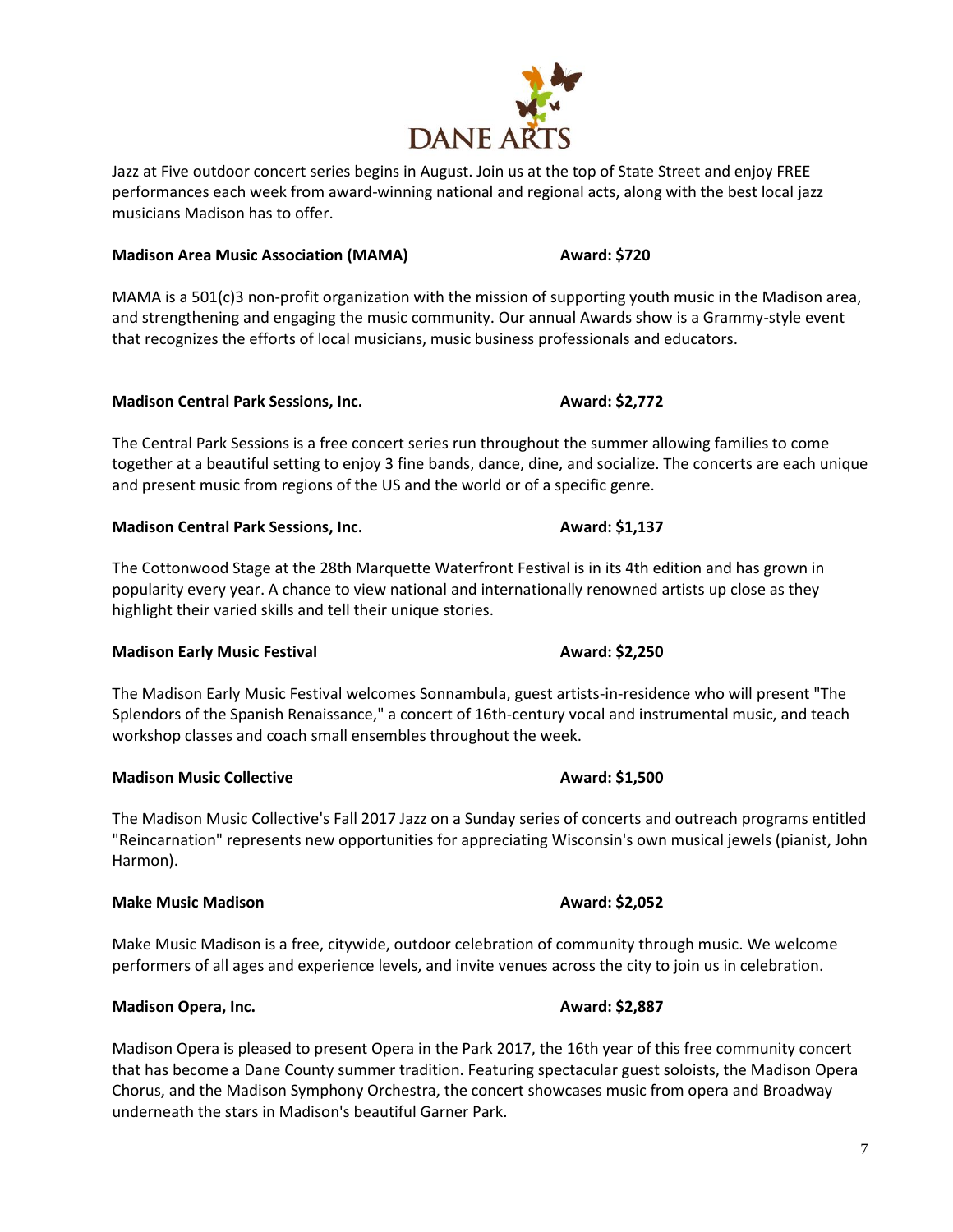**Madison Songwriter Conference and Festival <b>Award: \$1,507** 

The Madison Songwriter Festival, along with its fiscal receiver Arts Wisconsin Inc., aims to provide musicians with the knowledge to pursue the expertise to implement and the tools to guide their journey to make a living making music.

### **Middleton Community Orchestra Award: \$3,675**

Performed by outstanding, amateur musicians from Dane County in collaboration with some of classical music's brightest stars who have ties to the area, MCO's Fall and Holiday Concerts are affordable, accessible community events perfect for audiences of ALL ages. General Admission is \$15, and all students are admitted FREE of charge.

### **North/Eastside Senior Coalition Award: \$1,100**

Enjoy free, live music for the whole family at the 23rd Annual Summer Concert. Enjoy the sounds of local bands in this relaxed, intimate setting. Series at Warner Park Shelter, 2930 N. Sherman Avenue.

Next Level Artists Showcase is a free one-day outdoor music event that serves as a platform for a cross section of music genres (i.e. R&B, Pop, Smooth Jazz, etc.) featuring primarily local artists. Performance held on 8/5/17 at the Central Park in Madison.

**Token Creek Festival, Inc. Award: \$2,887** 

The power of art to illuminate and illustrate complex truths and ideas about ourselves makes it essential to our humanity. Token Creek's 2017 season of NECESSARY MUSIC responds to our turbulent times with music that our artists are compelled to play, that our audiences yearn to hear.

### **Urban Community Arts Network, Ltd. Award: \$1,225**

Urban Community Arts Network, Ltd. is hosting For the Love of Hip-Hop, a free, outdoor summer concert series featuring all local artists. The aim of this series is to create performance opportunities for Dane County Hip-Hop artists and to expose the community to the vibrant Hip-Hop culture in Dane County. There will be ten concerts free and open to the public.

**VSA Wisconsin Inc. Award: \$1,500 Award: \$1,500** 



### **PEBOGA Award: \$1,500**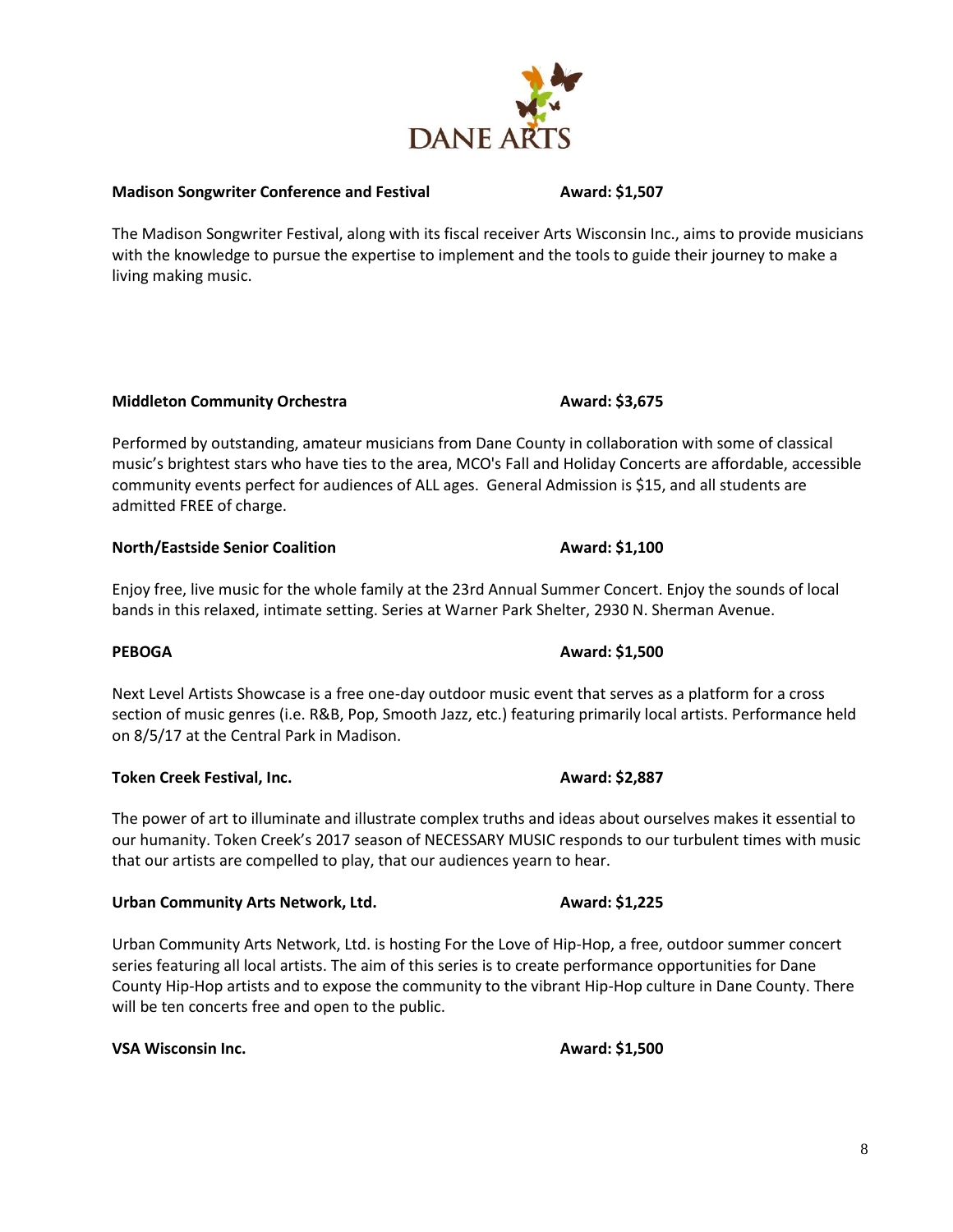In the upcoming year, VSA Wisconsin will conduct two community choirs: the VSA Choirs of Madison and Stoughton, consisting of approximately 50 adults with disabilities. The choirs will present two to four public concerts each that are free and open to the public.

# **Willy Street Chamber Players Award: \$2,400**

The Willy Street Chamber Players will present four exciting summer concerts on the Eastside of Madison featuring world class guest artists, music that spans the centuries and engaging post-concert receptions in partnership with local Madison food vendors.

**Wil-Mar Neighborhood Center Award: \$2,887** 

Big sounds and celebrations converge at Central Park in the peak of the summer season: join your community at La Fete De Marquette, Madison's largest free music festival. Festival will be held from Thursday, July 13th through Saturday, July 16<sup>th</sup> at Madison's own Central Park.

# **Wisconsin Union Theater Award: \$3,000**

The Madison World Music Festival will proudly celebrate musical traditions from around the world during two days of free public activities include headlining acts by international artists from around the globe and educational programs such as workshops and in-school performances. Festival held September 15-16, 2017 at Memorial Union Terrace.

**Wisconsin Youth Symphony Orchestras, Inc. Award: \$3,497** 

The Evelyn Steenbock Fall Concerts serve as the first performances of the WYSO season, in which our diverse group of young musicians can display their talents and reap the rewards of their hard work. The Steenbock Concerts series is dedicated to private and school music teachers, who will be honored for their great efforts in advancing music education.

**Theater**

# **Forward Theater Award: \$3,150**

Forward Theater Company is proud to produce I and You by Lauren Gunderson, the acclaimed playwright of Silent Sky, along with extensive community engagement activities including a residency by Ms. Gunderson in November 2017.

### **Madison Savoyards Ltd. Award: \$2,887**

The Madison Savoyards, Ltd. presents H.M.S. Pinafore, one of the most popular of the Gilbert and Sullivan operettas. Containing themes of forbidden love, separation of the social classes, and the elevation of an unqualified person to a position of great responsibility, told through delightful narrative and music.

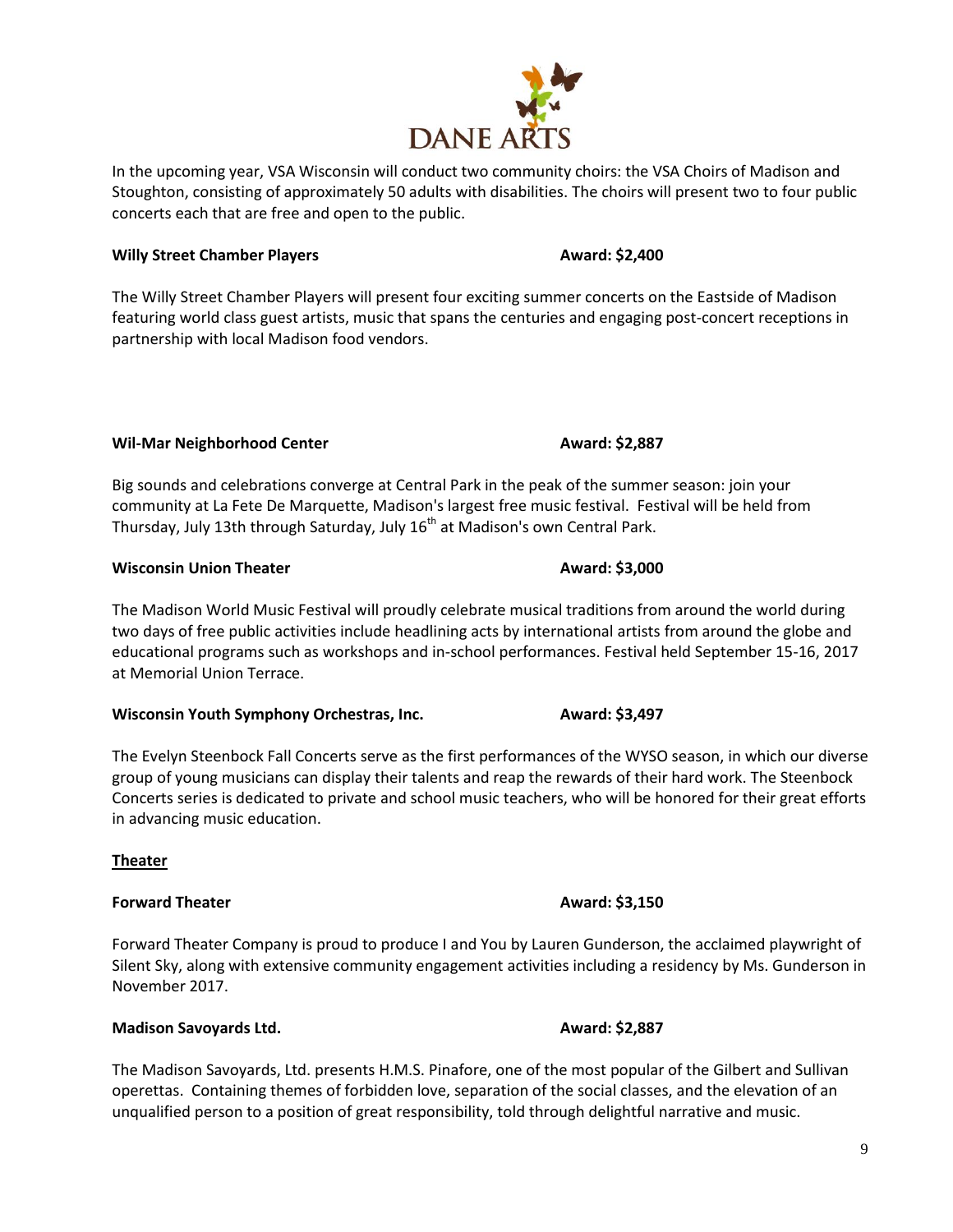### **Madison Savoyards Ltd. Award: \$ 2,883**

Madison Savoyards Ltd. presents Primrose, an original operetta on American themes in the style of Gilbert and Sullivan, by Madison artists Nick Schweitzer and Ted Reinke. The story deals with the themes of elections and politicians, baseball, probability, power relationships between men and women, and indoor plumbing.

# **Visual Arts and Local History**

# **Madison Museum of Contemporary Art Award: \$2,150**

The Madison Museum of Contemporary Art is proud to present Rashaad Newsome, an exhibition that will focus on Newsome's performative videos that employ voguing as a backdrop for discussions about the intersection of race, gender, sexuality, and African-American culture. Madison Museum of Contemporary Art (MMoCA) is open to the public and free of charge during most times throughout the day Tues-Sun.

# **Wisconsin Academy of Sciences, Arts & Letters <b>Award: \$1,288**

Solo exhibitions by Helen Lee and Anne Kingsbury explore letters and language, from the physicality of the alphabet to the mysterious process of translation. Lee creates sculptures that riff off English and Mandarin letterforms, while Kingsbury elaborates letters and diary entries through the meditative process of beadwork. Exhibitions run from April 27 - June 17, 2018

# **Wisculpture Award: \$900**

"Sprung" is a temporary public art exhibition taking place in the UW Arboretum, with work in a variety of media that is related the natural environment and its site in the Longnecker Gardens. The public is invited to a reception and the work in on view for approximately two weeks.

# **Short Order**

# **Marlene Skog-** Dance **Award: \$120**

The Choreographic Workshop provides opportunity, tools and space for female ballet dancers to explore the creative contemporary ballet process. The goal is to promote process, initiate practice, providing compositional tools, and unleash unknown discoveries of a classical movement vocabulary.

# **Girls Rock Camp Madison Award: \$500**

Ladies Rock Camp Madison is a one-of-a-kind 3-day musical adventure bringing together women from all lifestyles and all levels of musical experience for a weekend of instrument instruction, songwriting and band rehearsals that all culminate in a Sunday night showcase at a local venue. No musical experience required!

# **DANE AR**